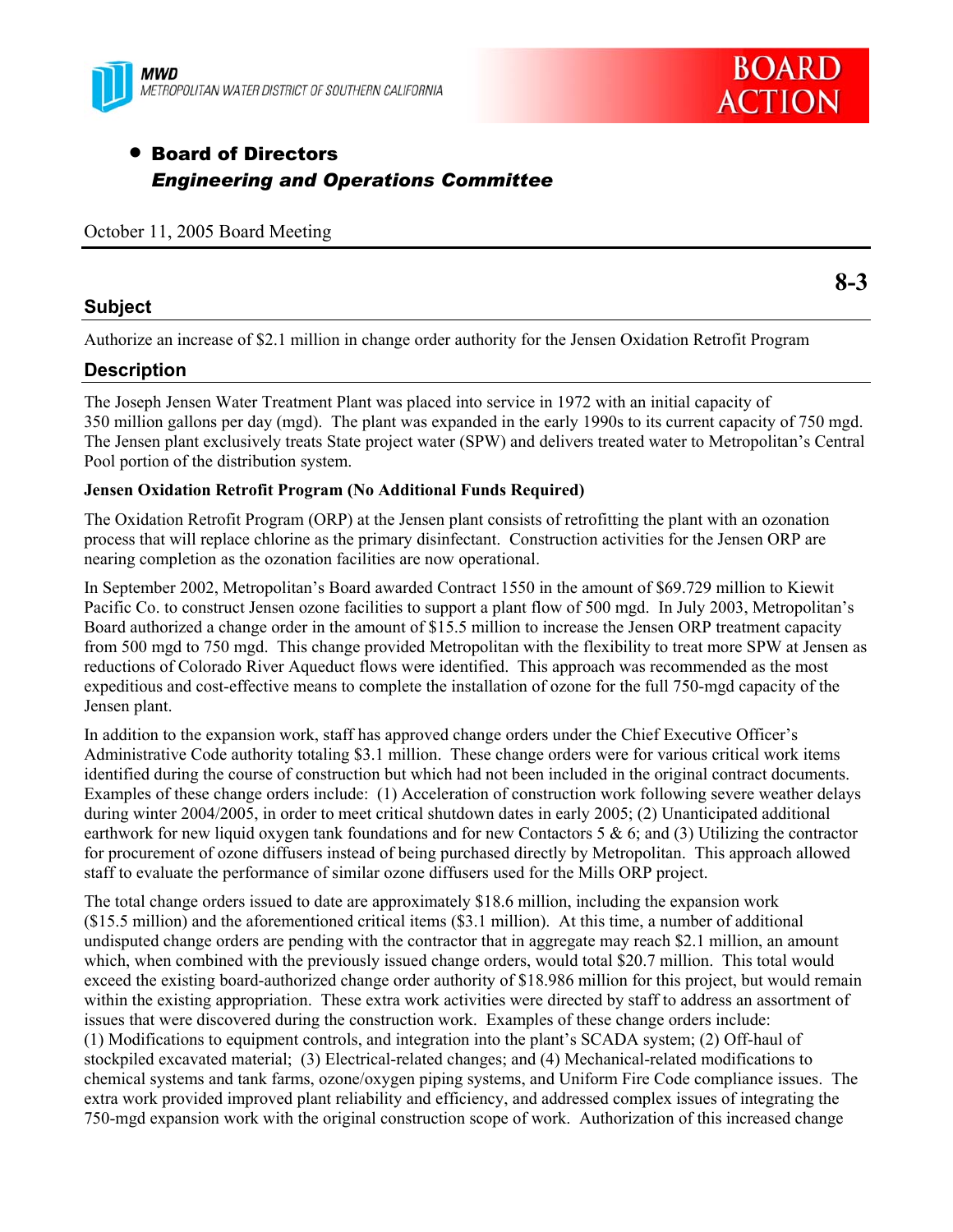order authority is necessary to compensate the contractor for these undisputed issues. In the future, additional change order authority may be requested to address disputed items or potential claims.

This action authorizes an increase in the CEO's authority to execute change orders with Kiewit Pacific Co. from \$18.986 million to an aggregate amount not to exceed \$21.086 million. No additional funds are required with this action, as sufficient funds are available within the existing appropriation.

This project has been evaluated and recommended by Metropolitan's Capital Investment Plan Evaluation Team and funds have been included within the fiscal year 2005/06 capital budget. See **Attachment 1** for the Location Map.

# **Policy**

Metropolitan Water District Administrative Code Section 8115: Negotiated Contracts

# **California Environmental Quality Act (CEQA)**

CEQA determination for Option #1:

The proposed action is not defined as a project under CEQA because it involves continuing administrative activities, such as general policy and procedure making (Section 15378(b)(2) of the State CEQA Guidelines). In addition, the proposed action is not subject to CEQA because it involves other government fiscal activities, which do not involve any commitment to any specific project which may result in a potentially significant physical impact on the environment (Section 15378(b)(4) of the State CEQA Guidelines).

The CEQA determination is: Determine that the proposed action is not subject to CEQA pursuant to Sections 15378(b)(2) and 15378(b)(4) of the State CEQA Guidelines.

CEQA determination for Option #2:

None required

### **Board Options/Fiscal Impacts**

#### **Option #1**

Adopt the CEQA determination and authorize an increase of \$2.1 million in the CEO's change order authority, from \$18.986 million to \$21.086 million, for the Jensen ORP project. **Fiscal Impact:** None. Sufficient funds have already been appropriated.

#### **Option #2**

Do not authorize the CEO to issue additional change orders and instead seek authority for individual changes as the issues are identified and negotiated.

Fiscal Impact: Potential increases in costs due to delay in authorizing the contractor to make necessary changes while board authority is sought.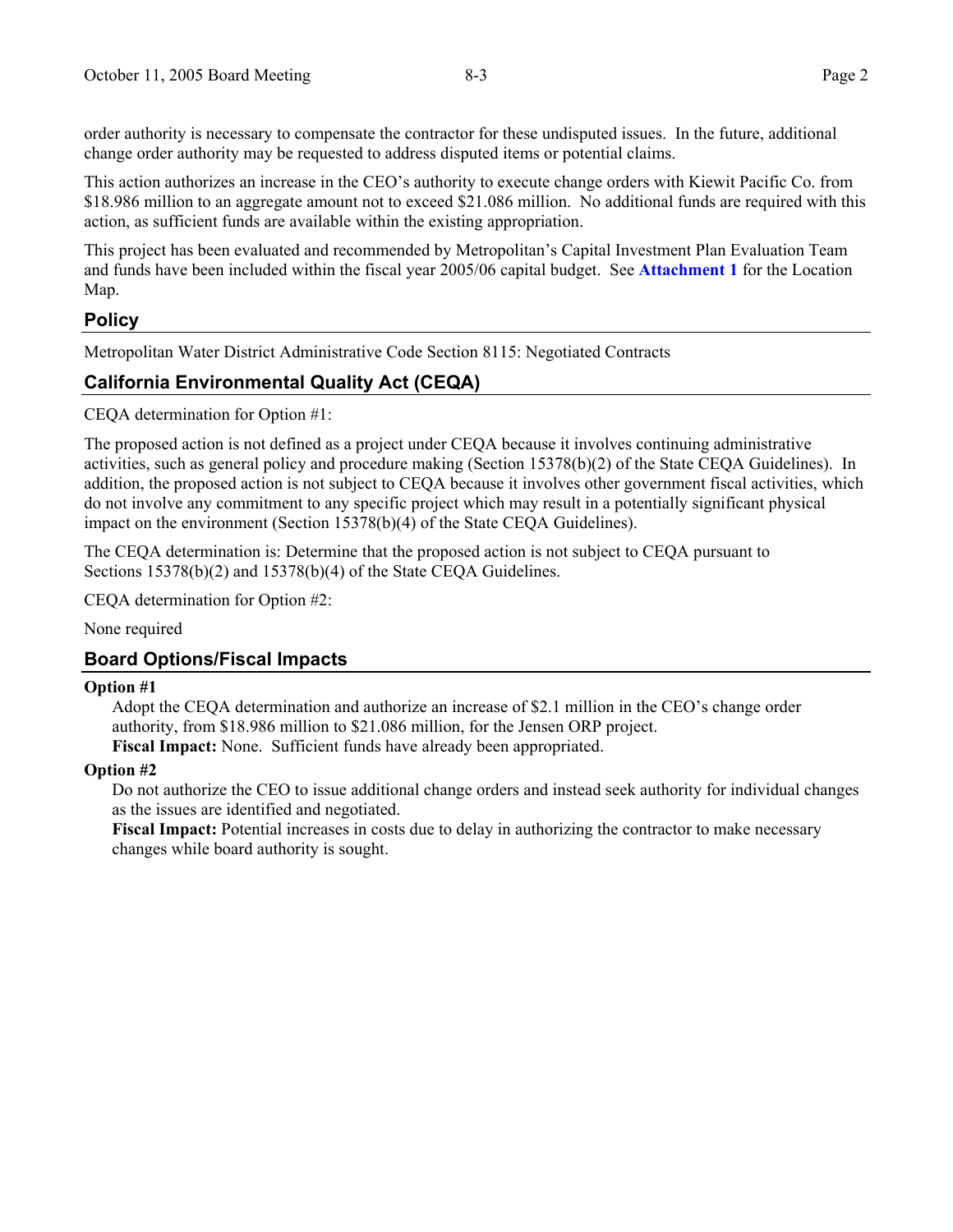# **Staff Recommendation**

Option #1

Wolfe 9/20/2005 *Date Roy L. Wolfe Manager, Corporate Resources*  حى 9/26/2005 *Dennis B. Underwood Date CEO/General Manager* 

**Attachment 1 – Location Map** 

BLA #3937